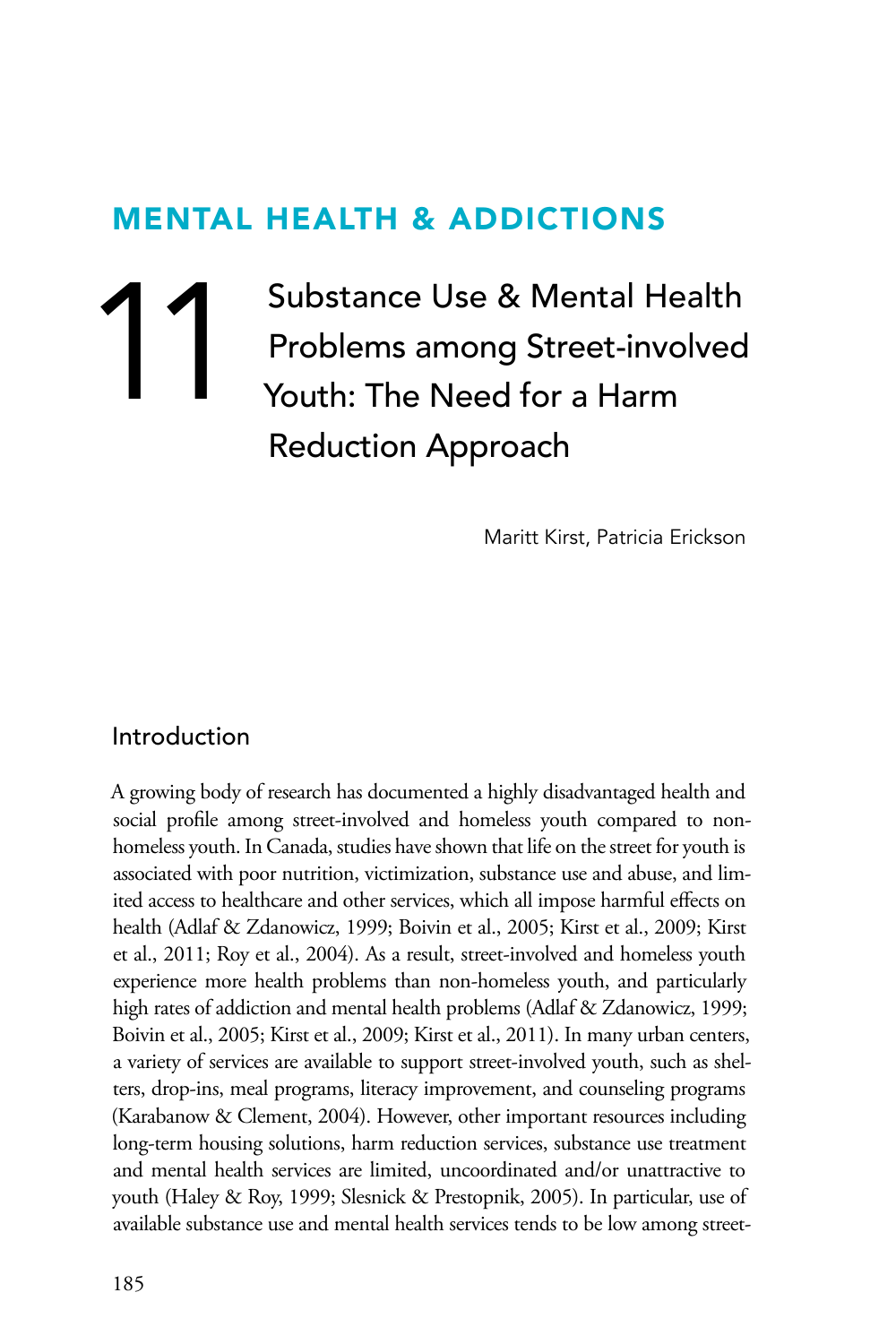involved youth (Carlson et al., 2006; DeRosa et al., 1999; Haley & Roy, 1999; Kort-Butler et al., 2012; Unger et al., 1997). Such a lack of service availability and accessibility for street-involved youth may worsen their already poor health and contribute to chronic homelessness (Ferguson et al., 2011).

This chapter reviews current research on the health and social profile of streetinvolved youth, and more specifically draws on research findings regarding prevalence (frequency within the population) and contributing factors to couse of multiple substances and co-occurring mental health problems within a sample of 150 street-involved youth in Toronto, Canada (Kirst et al., 2011; Kirst et al., 2009). Such analyses are important because street-involved youth are a highly vulnerable population with complex social service and treatment needs. The chapter then discusses use of various services among the youth, and explores the implications of findings on the current health service system and the need to expand harm reduction alternatives for this vulnerable population.

# The Health and Social Profile of Street-involved Youth

Studies have consistently found that homeless youth report high rates of alcohol and drug use compared to youth in the general population, and that substance use is a common feature of life on the street (Adlaf et al., 1996; Adlaf & Zdanowicz, 1999; Boivin et al., 2005; Johnson et al., 2005; Kirst et al. 2009; Kirst et al., 2011; Roy et al., 2004; Slesnick & Prestopnik, 2005; Whitbeck et al., 2004). Previous research has shown that 40-71% of street-involved youth abuse alcohol and/or other drugs (Adlaf et al. 1996; Johnson et al., 2005; Kipke et al. 1997). One study observed drug abuse rates 10 times higher for homeless young males and 17 times higher among homeless young females than found in a national sample of non-homeless youth (Whitbeck et al., 2004). Rates of tobacco use are also high among street-involved youth, with one study finding that 97% of street involved youth had used tobacco in their lifetime and 27% were addicted to nicotine (Slesnick & Prestopnik, 2005).

Among street youth, substances may be used for various reasons: to become a member of a social network, for recreation and pleasure, or as a mechanism for coping with the hardship and struggle for survival related to life on the street. Substance use may worsen other problems by increasing the risks of infectious disease, addiction, mental health problems, sexual exploitation, drug overdose, criminal behaviour and violence related to the drug trade (Baron, 1999; Kerr et al., 2009; Roy et al., 2004; Strike et al., 2001).

The greater the number of substances consumed by the youth, the greater the risk for drug-related harms, including co-occurring or simultaneous mental health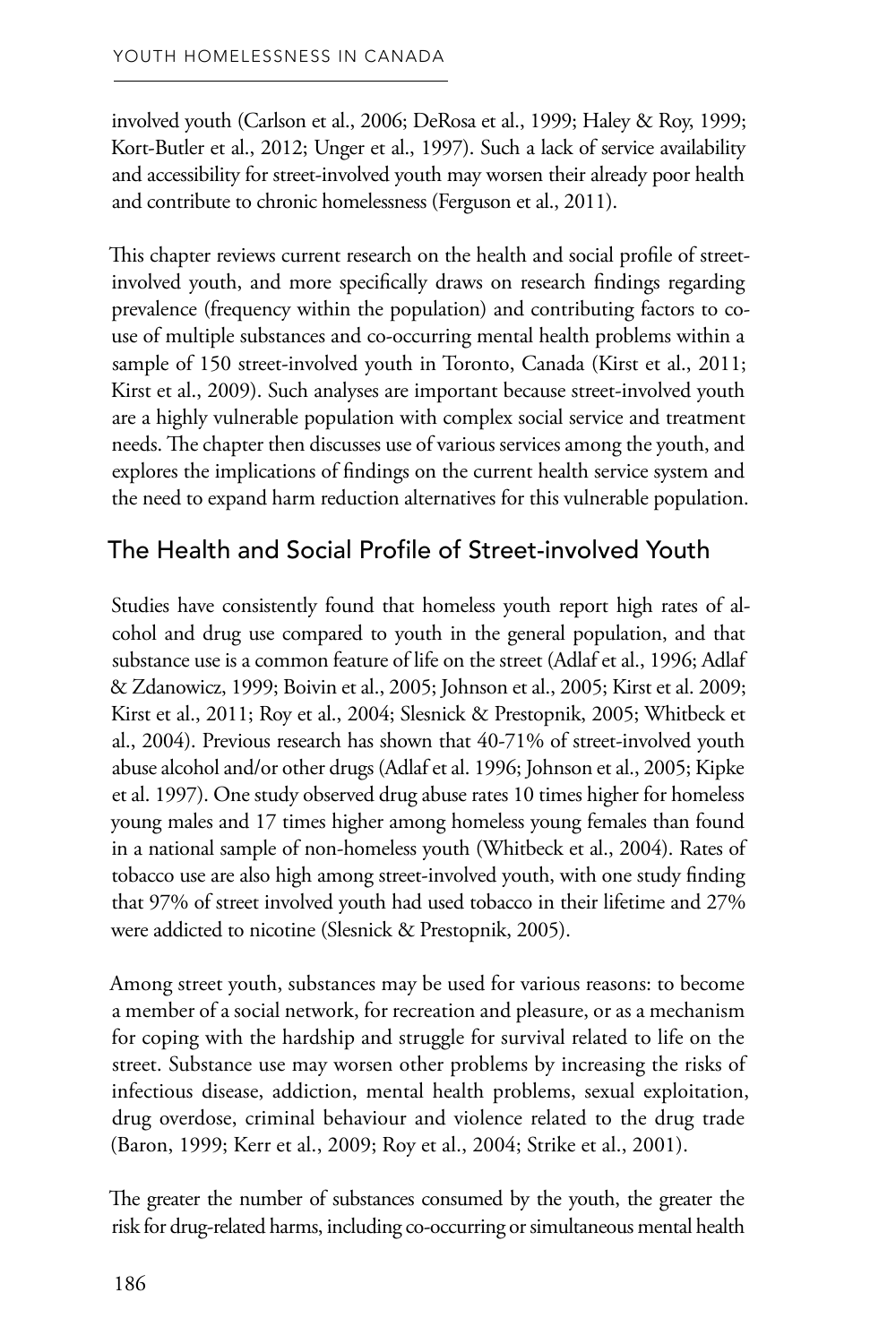problems (Johnston et al., 2005; Kipke et al., 1997). Rates of mental health problems are at least twice as high among street youth as among comparable groups of non-homeless youth (Schweitzer & Hier, 1993; Yates et al., 1993), and street youth also appear to have elevated rates of co-morbidity (i.e. having two or more co-existing mental health conditions). Studies with street-involved and homeless youth have found that 34-60% of youth have met diagnostic criteria for both substance use and mental health problems (Adlaf & Zdanowicz, 1999; Whitbeck et al., 2004; Slesnick & Prestopnik, 2005). Factors such as family dysfunction, substance use as a coping mechanism, victimization, criminality and sexual risk behaviours have been found to predict co-occurring substance use and mental health problems among homeless and street-involved youth (Adlaf & Zdanowicz 1999; Merscham et al., 2009; Slesnick & Prestopnik, 2005; Whitbeck et al., 2004).

Street-involved and homeless youth also experience high rates of suicidal contemplation (i.e. thoughts of suicide) and suicide. The rates of suicide attempts among homeless youth far exceed those of housed youth in Canada, with between 27% and 46% having attempted suicide (Frederick et al., 2011; Kidd, 2004; Kirst et al., 2011; McCarthy & Hagan, 1992). Histories of child abuse, recent victimization, depression, and substance abuse have been found to place street-involved youth at heightened risk of suicide (Frederick et al., 2012; Go, 2007; Kidd, 2006; Roy et al., 2004; Yoder et al., 1998).

With respect to all of these health conditions and patterns, there is little understanding of differences between males and females and of the implications of co-occurring mental health and substance use issues for the service needs of street-involved and homeless youth. This chapter addresses these gaps in knowledge by drawing together the research findings on substance use and co-occurring mental health problems, and also examines health and social service use among street-involved youth in the Youth Pathways Project.

# Methods

The Youth Pathways Project (YPP) was conducted by an inter-disciplinary team of researchers from the Centre for Addiction and Mental Health and the University of Toronto, and community partners from the Children's Aid Society in Toronto, Canada. The purpose of the study was to examine and compare pathways to either independent living or continued unstable housing situations among highrisk young women and men over time. The YPP study also sought to explore the links between physical and mental health, drug use, victimization, criminal activity, pregnancy, and service use and housing status among vulnerable youth. The study used a longitudinal design in which youth aged 16-21 accessing services for streetinvolved youth in Toronto were recruited to participate in four interviews over the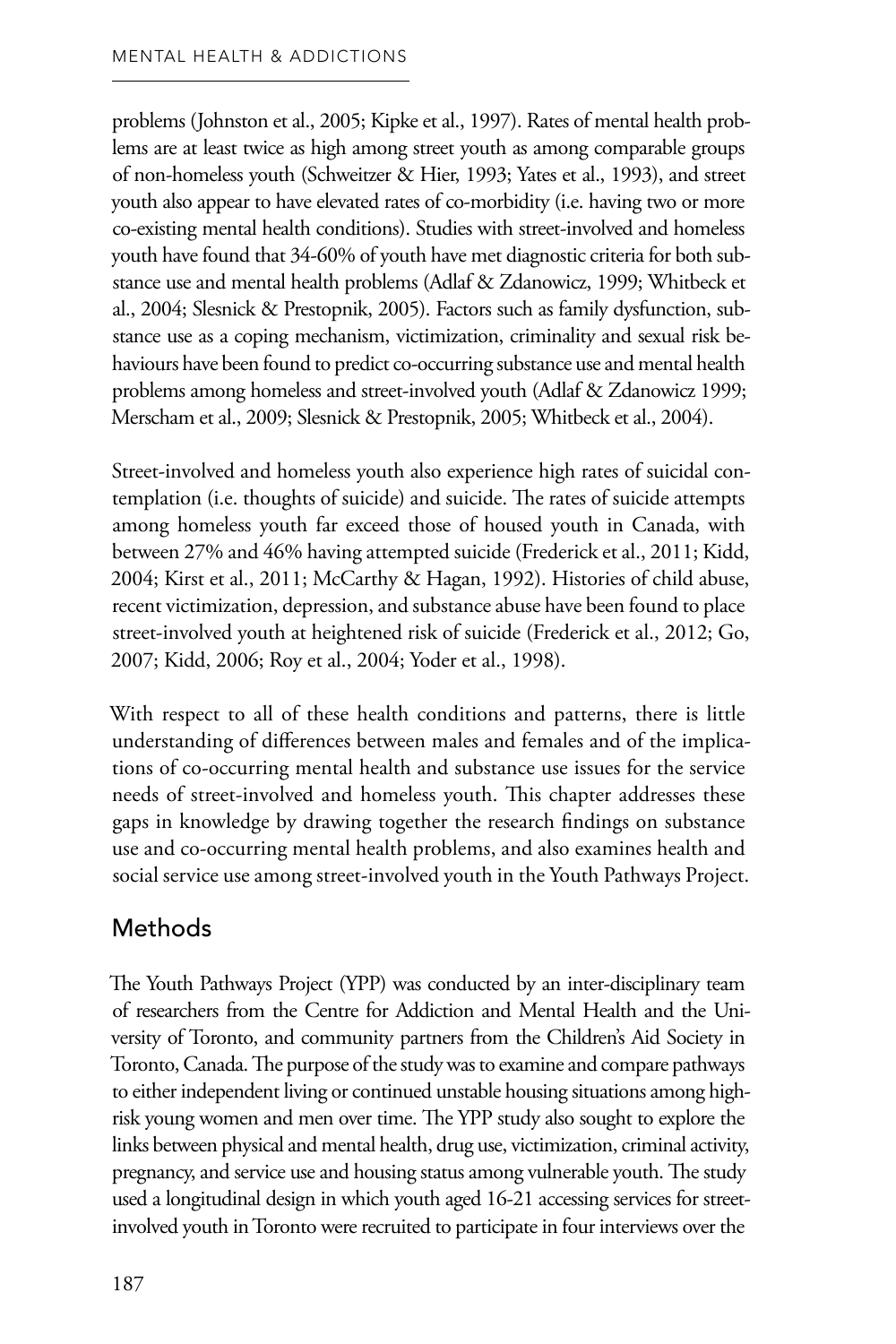course of 12 months. After screening, youth participated in a private face-to-face interview, and were paid \$20 for their participation. Data collection took place from January 2005 to June 2006. In the first study wave, a total of 150 participants were recruited through social and health service agencies and interviewed (for a complete discussion of study methods see Kirst et al., 2009; Kirst et al., 2011).

# Characteristics of Street Youth

Seventy-three percent of participants were between 19-21 years of age, and 27% were between the ages of 16-18 (see Table 1). Many reported poor physical and mental health, and had experiences of abuse and victimization. With respect to housing, participants had stayed in various locations, with 44% having stayed on the street in the last four months. Overall, youth were highly transient and had an average of 9 moves in the last four months. Thirty-five percent were currently staying with friends or with a partner. Significantly more females reported currently staying with a partner or friends than did male participants (49% vs. 20%). Experience with the Children's Aid Society (CAS) was evenly distributed among male and female respondents, with 43% reporting having been apprehended and in the care of a child welfare agency at least once in their lifetime. Seventy percent of participants had been arrested at least once in their lives, with more males having been arrested than females (80% vs. 61%).

Thirty-three percent of participants rated their overall health as fair or poor. Thirty-nine percent of the participants had been physically assaulted in the last 12 months, and males reported higher rates of physical assault than females (51% vs. 27%). Thirty-nine percent had experienced physical abuse and 23% had experienced sexual abuse in their lifetime, with significantly more females experiencing sexual abuse than males (31% vs. 15%).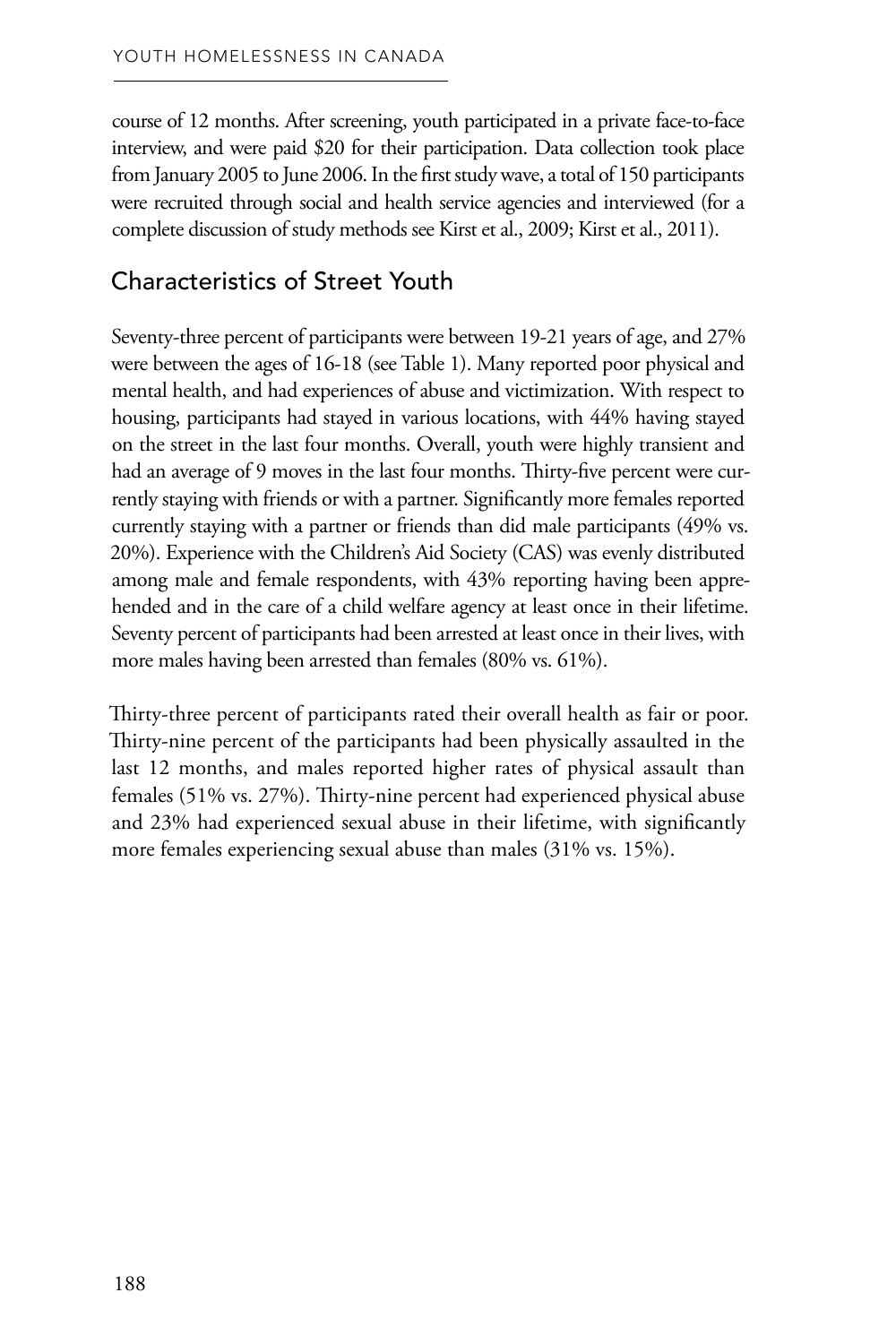|                                                     | Sample Characteristics, by Gender |                            |                            |
|-----------------------------------------------------|-----------------------------------|----------------------------|----------------------------|
|                                                     | Total (N=150)<br># $(\%)$         | Females (N=75)<br># $(\%)$ | Males $(N=75)$<br># $(\%)$ |
| Age**                                               |                                   |                            |                            |
| 16-18 years old                                     | 41 (27%)                          | 28 (37%)                   | 13 (17%)                   |
| 19-21 years old                                     | 109 (73%)                         | 47 (63%)                   | 62 (83%)                   |
| Education                                           |                                   |                            |                            |
| High school incomplete                              | 126 (84%)                         | 65 (87%)                   | 61 (81%)                   |
| High school complete                                | 24 (16%)                          | 10 (13%)                   | 14 (19%)                   |
| Stayed on street in<br>last 4 months                | 65 (44%)                          | 30 (40%)                   | 35 (47%)                   |
| Lives with partner or friends***                    | 52 (35%)                          | 37 (49%)                   | 15 (20%)                   |
| Number of moves in last 4<br>months - Mean $(SD)^a$ | 9.4(21.4)                         | 9.4(21.4)                  | 9.5(21.5)                  |
| Experience with<br>Children's Aid Society           | 64 (43%)                          | 32 (43%)                   | 32 (43%)                   |
| Ever been arrested*                                 | 104 (70%)                         | 46 (61%)                   | 58 (80%)                   |
| Self-rated health                                   |                                   |                            |                            |
| Excellent/very good/good                            | 101 (67%)                         | 47 (63%)                   | 54 (72%)                   |
| Fair/poor                                           | 49 (33%)                          | 28 (37%)                   | 21 (28%)                   |
| Physically assaulted in last 12<br>months**         | 58 (39%)                          | 20 (27%)                   | 38 (51%)                   |
| Experienced physical abuse in<br>lifetime           | 58 (39%)                          | 28 (37%)                   | 30 (40%)                   |
| Experienced sexual abuse in<br>lifetime*            | 34 (23%)                          | 23 (31%)                   | 11 (15%)                   |

Table 1

Gender differences: \*p<0.05; \*\*p<0.01; \*\*\*p<0.0011

<sup>a</sup> high standard deviations indicate a wide range of values reported

# Substance Use among Street-involved Youth

High rates of substance use were observed among the youth (see Table 2). Seventy-one percent had used alcohol in the last 30 days, 91% were current cigarette smokers, and 73% had used marijuana in the last 30 days. Thirty-four percent of the youth had used hallucinogens (mainly ecstasy), 16% amphetamines, 24% cocaine, 11% crack and 5% heroin in the last month. Significantly more males than females reported using alcohol (80% vs. 63%) and marijuana (82% vs. 64%) in the last 30 days, and were also more involved in drug dealing in the last 12 months

<sup>1.</sup> P-values or significance levels reflect the probability that an apparent difference between groups, suggesting a relationship between two factors (e.g., gender and arrests), occurred simply by chance (Utts & Heckard, 2007).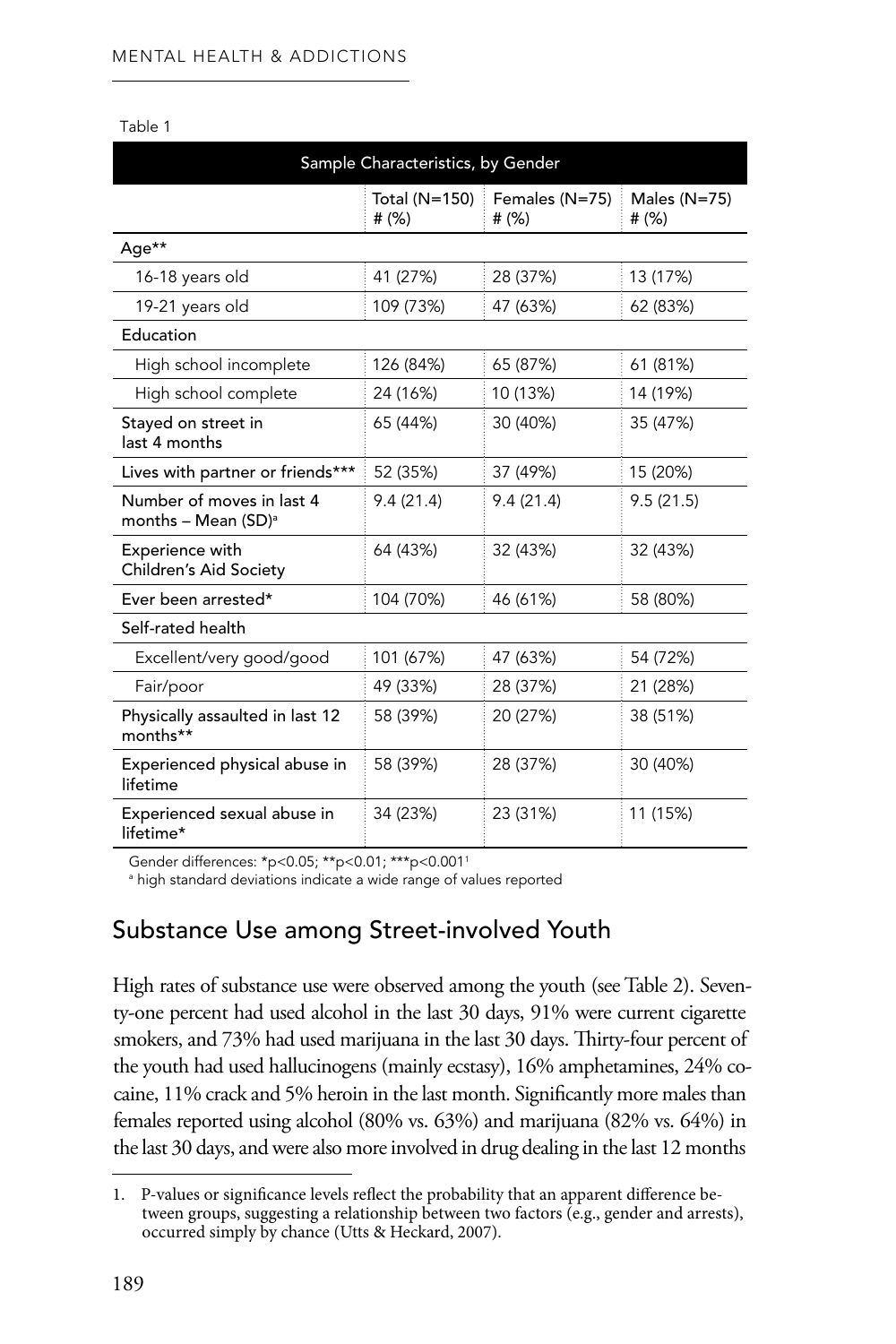(51% vs. 35%). The mean number of substances used in the last 30 days was 2.3. Among female participants, the strongest predictors of multiple substance use were living with friends and having been involved in drug dealing in the last 12 months. For the males, having fair or poor health and involvement in drug dealing in the last 12 months were moderate predictors of multiple substance use.

| Substance Use Behaviours and Mental Health, by Gender  |                        |                           |                           |
|--------------------------------------------------------|------------------------|---------------------------|---------------------------|
|                                                        | Total (N=150)<br># (%) | Females (N=75)<br># $(%)$ | Males $(N=75)$<br># $(%)$ |
| Substance Use in Last 30 Days                          |                        |                           |                           |
| Tobacco                                                | 136 (91%)              | 68 (91%)                  | 68 (91%)                  |
| Alcohol*                                               | 106 (71%)              | 47 (63%)                  | 59 (80%)                  |
| Marijuana*                                             | 109 (73%)              | 48 (64%)                  | 61 (82%)                  |
| Hallucinogens                                          | 50 (34%)               | 25 (34%)                  | 25 (34%)                  |
| Amphetamines                                           | 24 (16%)               | 10 (13%)                  | 14 (19%)                  |
| Cocaine                                                | 35 (24%)               | 18 (24%)                  | 17 (23%)                  |
| Crack                                                  | 16 (11%)               | 6(8%)                     | 10 (145)                  |
| Heroin                                                 | 7(5%)                  | 4 (5%)                    | 3(4%)                     |
| Number of Drugs Used in Last<br>30 Days - Mean (SD)    | 2.3(1.6)               | 2.1(1.5)                  | 2.5(1.5)                  |
| Drug dealing in last 12 months*                        | 64 (43%)               | 26 (35%)                  | 38 (51%)                  |
| Ever received a mental health<br>diagnosis             | 63 (42%)               | 32 (44%)                  | 31 (41%)                  |
| Concurrent mental health and<br>substance use problems | 36 (24%)               | 21 (28%)                  | 15 (20%)                  |
| Ever self-harmed**                                     | 64 (45%)               | 40 (56%)                  | 25 (34%)                  |
| Suicidal ideation in last 12 months                    | 41 (27%)               | 28 (37%)                  | 13 (17%)                  |
| Suicide attempts in last 12 months*                    | 23 (15%)               | 19 (25%)                  | 4 (5%)                    |

Table 2

Gender differences: \*p<0.05; \*\*p<0.01; \*\*\*p<0.001

#### Co-occurring Substance Use and Mental Health Problems

In addition to the above-mentioned high rates of substance use, mental health problems were common among the street-involved youth (see Table 2). Forty-two percent reported having received a mental health diagnosis in their lifetime. Participants also reported high rates of suicidal contemplation, with 27% indicating thoughts of suicide and 15% reporting suicide attempts within the last 12 months. Forty-five percent reported self-harming behaviour, such as cutting or hurting oneself without the intent to kill oneself, in the last year. Significantly more females than males had engaged in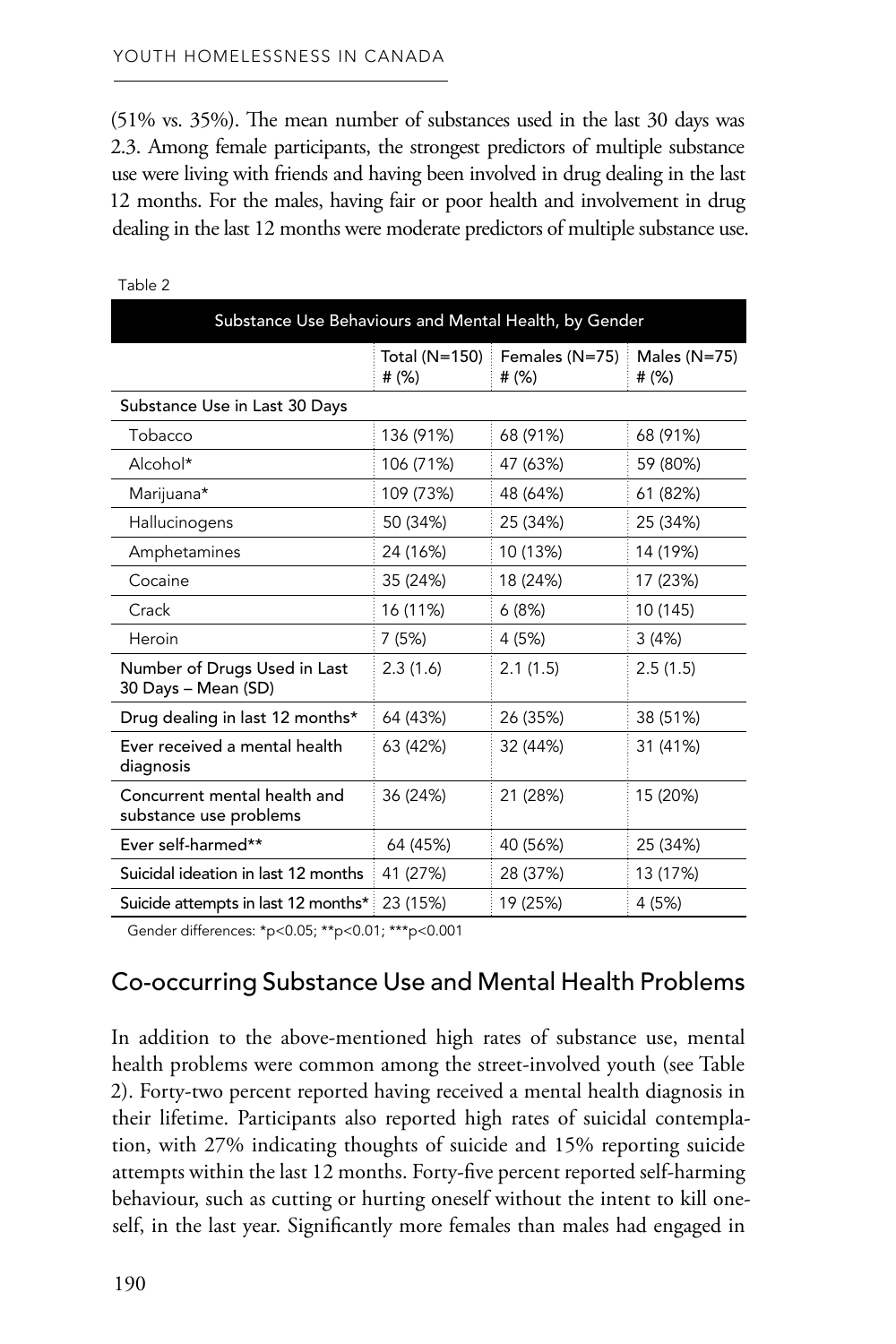self-harming behaviour (56% vs. 34%), and had attempted suicide (25% vs. 17%). Twenty-four percent of participants could be described as having cooccurring mental health and substance use problems, reporting both a mental health diagnosis and symptoms of alcohol and/or illicit drug dependence.

|                                                       | Substance Use and Co-occurring Mental Health Problems                   |                                                                             |
|-------------------------------------------------------|-------------------------------------------------------------------------|-----------------------------------------------------------------------------|
|                                                       | Homeless Youth with<br><b>Co-occurring Problems</b><br>$(N=36) - # (%)$ | Homeless Youth without<br><b>Co-occurring Problems</b><br>$(N=114) - # (%)$ |
| Aged 19-21 (vs. aged 16-18)                           | 27 (75%)                                                                | 82 (72%)                                                                    |
| Female (vs. male)                                     | 21 (58%)                                                                | 54 (47%)                                                                    |
| Sexual minority                                       | 15 (42%)                                                                | 32 (28%)                                                                    |
| Involved in street economy                            | 13 (36%)                                                                | 23 (20%)                                                                    |
| Lives with partner/friends                            | 12 (33%)                                                                | 40 (35%)                                                                    |
| Stayed on the street in last<br>4 months              | 20 (56%)                                                                | 45 (40%)                                                                    |
| Number of moves in the last<br>4 months - Mean (SD)** | 15.3 (31.8)                                                             | 7.6(16.7)                                                                   |
| Self-rated fair/poor physical<br>health               | 16 (44%)                                                                | 33 (29%)                                                                    |
| Tobacco dependence                                    | 23 (64%)                                                                | 63 (57%)                                                                    |
| Involvement with child<br>welfare system              | 17 (47%)                                                                | 47 (41%)                                                                    |
| Experienced physical child<br>maltreatment*           | 19 (53%)                                                                | 39 (34%)                                                                    |
| Experienced sexual child<br>maltreatment              | 12 (33%)                                                                | 22 (19%)                                                                    |
| Street victimization in last 12<br>months**           | 22 (61%)                                                                | 36 (32%)                                                                    |
| Suicidal ideation in last 12<br>months                | 16 (59%)                                                                | 25 (40%)                                                                    |
| Previous arrest*                                      | 23 (64%)                                                                | 51 (45%)                                                                    |

Table 3

\*p<0.05; \*\*p<0.01; \*\*\*p<0.001

We found a number of significant differences between youth who could be described as having co-occurring substance use and mental health problems and those without co-occurring problems (see Table 3). Street-involved youth with co-occurring problems were more transient, with a greater average number of moves in the last four months (15.3) than youth without co-occurring problems (7.6). Youth with co-occurring problems were more likely than others to have experienced victimization, with more having experienced physical abuse as children (53% vs. 34%) and victimization in the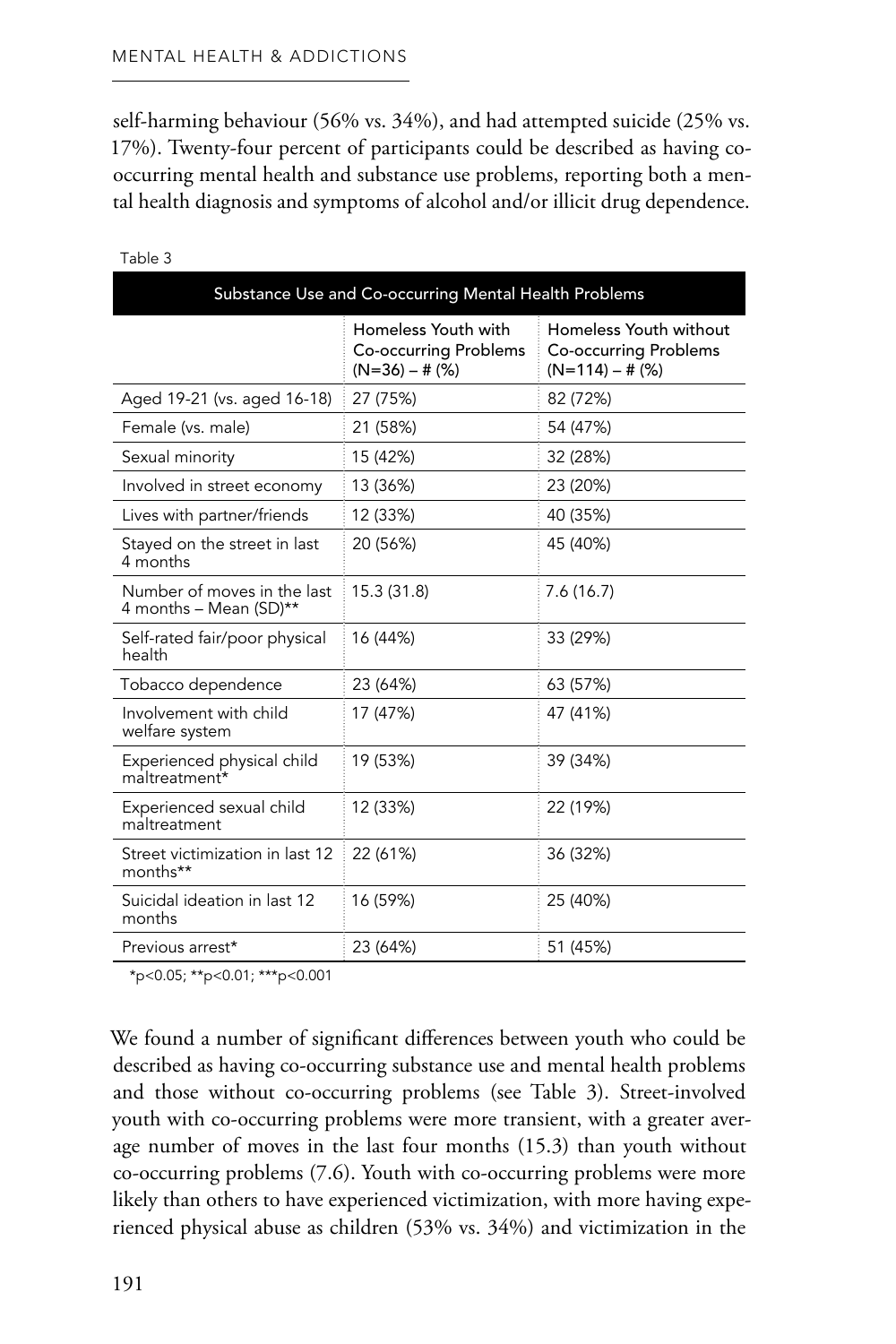last 12 months (61% vs. 32%). Furthermore, more youth with co-occurring problems had a history of arrest than those without co-occurring problems (64% vs. 34%). We also examined factors predicting co-occurring substance use and mental health problems among the youth. Victimization in the last 12 months emerged as the strongest predictor of co-occurring problems.

These findings suggest that among an already marginalized population, street-involved youth with co-occurring mental health and substance use problems are experiencing added vulnerabilities with respect to health and social functioning. These results highlight and confirm the need for targeted services for street-involved youth that address multiple, complex physical and mental health conditions (Slesnick & Prestopnik, 2005).

# Health and Social Service Utilization

Not surprisingly, given the poor health experienced by the study participants, 64% had visited a doctor for medical care in the last four months, and 30% had sought services in an emergency room (see Table 4). While use of services for physical health problems appears relatively high, only 24% had accessed therapeutic services for mental health issues and 16% had accessed substance use-related services in the last four months, despite the high prevalence of mental health diagnoses and substance use among the youth.

With respect to social service use, 33% of participants had accessed a service to help them get welfare, disability or other benefits in the last four months. Forty-one percent were involved with an employment service, and 36% were involved with an education program or service. Fifty-three percent had stayed in a shelter in the last seven days, 57% had accessed housing services for assistance with finding housing, and 38% had accessed legal services in the last four months. No significant differences in help-seeking between males and females were observed, except that significantly more females had accessed a doctor for medical care than males (73% vs. 52%).

Overall, use of physical health services among the youth was high, while use of mental health and substance use-related services and some social services (e.g., social assistance and education) was relatively low. This is similar to findings in other studies of street-involved and homeless youth (Carlson et al., 2006; DeRosa et al., 1999; Kort-Butler,et al., 2012; Unger et al., 1997). These findings raise an important issue: how can we increase help-seeking and use of mental health and addictions services among street involved youth at earlier, rather than later, stages? Greater availability of more "user-friendly" services geared specifically to the complex needs, stage of development and marginalization of street-involved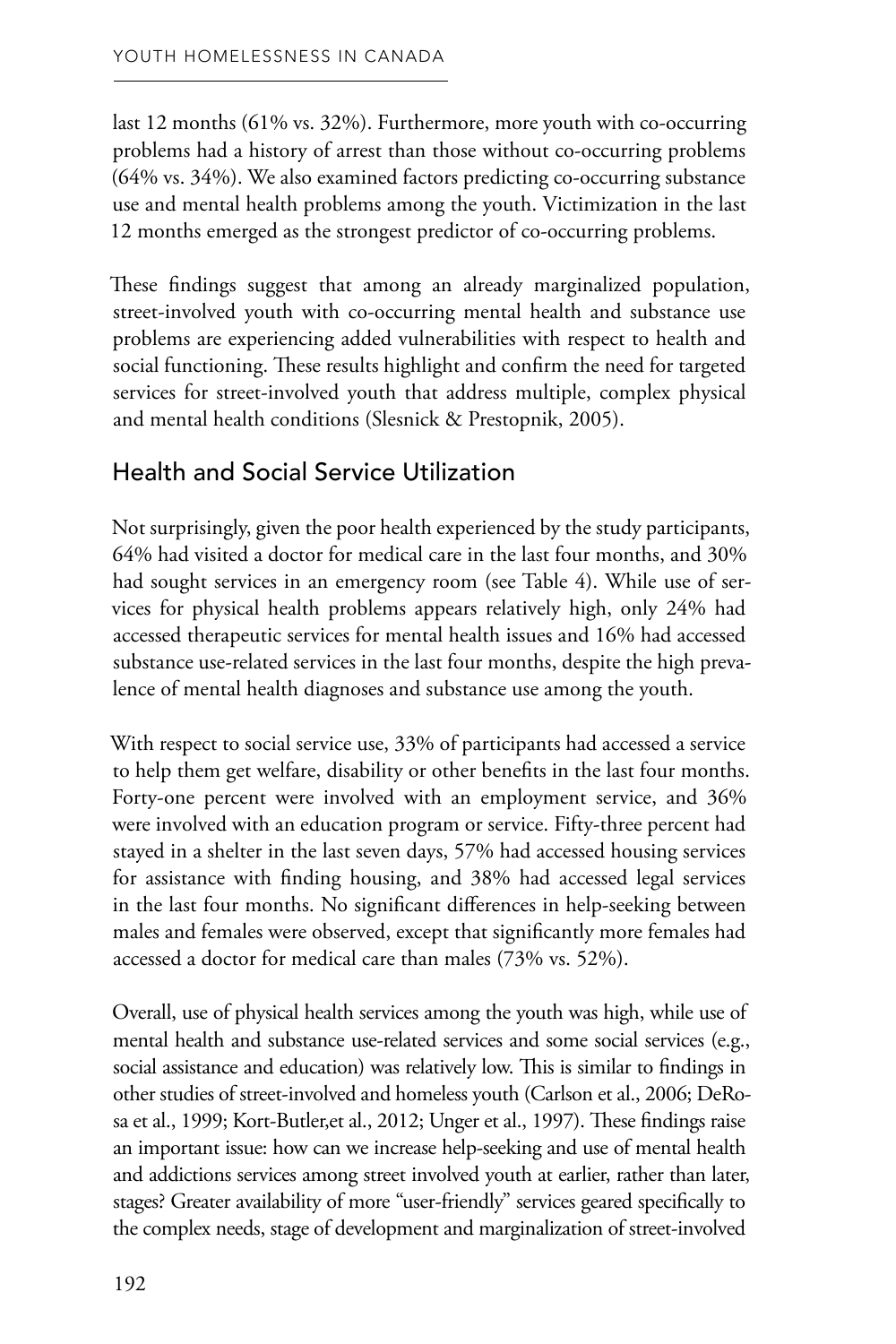youth is needed to prevent worsening of their health conditions and continued homelessness (Carlson et al., 2006; DeRosa et al., 1999; Karabanow & Clement, 2004; Kort-Butler et al., 2012; Unger et al., 1997).

| <b>Health and Social Service Use</b>                                 |                   |
|----------------------------------------------------------------------|-------------------|
| Service Use in the Last Four Months                                  | $(N=150) - # (%)$ |
| Accessed a doctor for medical care                                   | 119 (64%)         |
| Sought services at an emergency room                                 | 45 (30%)          |
| Accessed therapeutic services for mental health issues               | 37 (25%)          |
| Accessed substance use related services                              | 24 (16%)          |
| Accessed a service to help get welfare, disability or other benefits | 49 (33%)          |
| Accessed an educational service or program                           | 67 (36%)          |
| Accessed employment services                                         | 75 (41%)          |
| Accessed housing services                                            | 105 (57%)         |
| Stayed in a shelter in the last 7 days                               | 80 (53%)          |
| Accessed legal services                                              | 57 (38%)          |

| ×<br>۰,<br>٠ |
|--------------|
|--------------|

### Discussion: The Importance of Harm Reduction

Given the complex service and treatment needs of homeless populations, harm reduction is an important service approach to addressing the health issues of this population (Barnaby et al., 2010). Harm reduction services promote and facilitate the safe use of substances in order to reduce substance use-related harm, rather than seeking to eliminate use itself (Erickson, 1997). However, as this approach is viewed by some as promoting or condoning drug use, and given that the desired societal goal is that young people not use drugs, it has been challenging to introduce harm reduction based-services and education for youth (Erickson, 1997). In the late 1990s, when an innovative harm reduction program in Toronto created a video aimed at encouraging safer drug use practices among street youth (Poland et al., 2002; Tupker et al., 1997), it created quite a stir in the media and attracted a great deal of negative criticism for accepting that these young people did, indeed, use drugs, rather than trying to get them to stop using. Yet more recent research indicates that there is a sizeable group of street youth who are injecting drugs, using crack, and can be classified as multiple drug users, and are potentially at considerable risk of harm from these practices (Barnaby et al., 2010; Kerr et al., 2009; Kirst et al., 2009). The usual assumption is that harm reduction programs such as safe injection sites, needle and syringe exchanges, opiate maintenance or even heroin assisted treatment programs involving the prescription of heroin to opiate users as part of a medically controlled intervention, might be a last resort for drug-addicted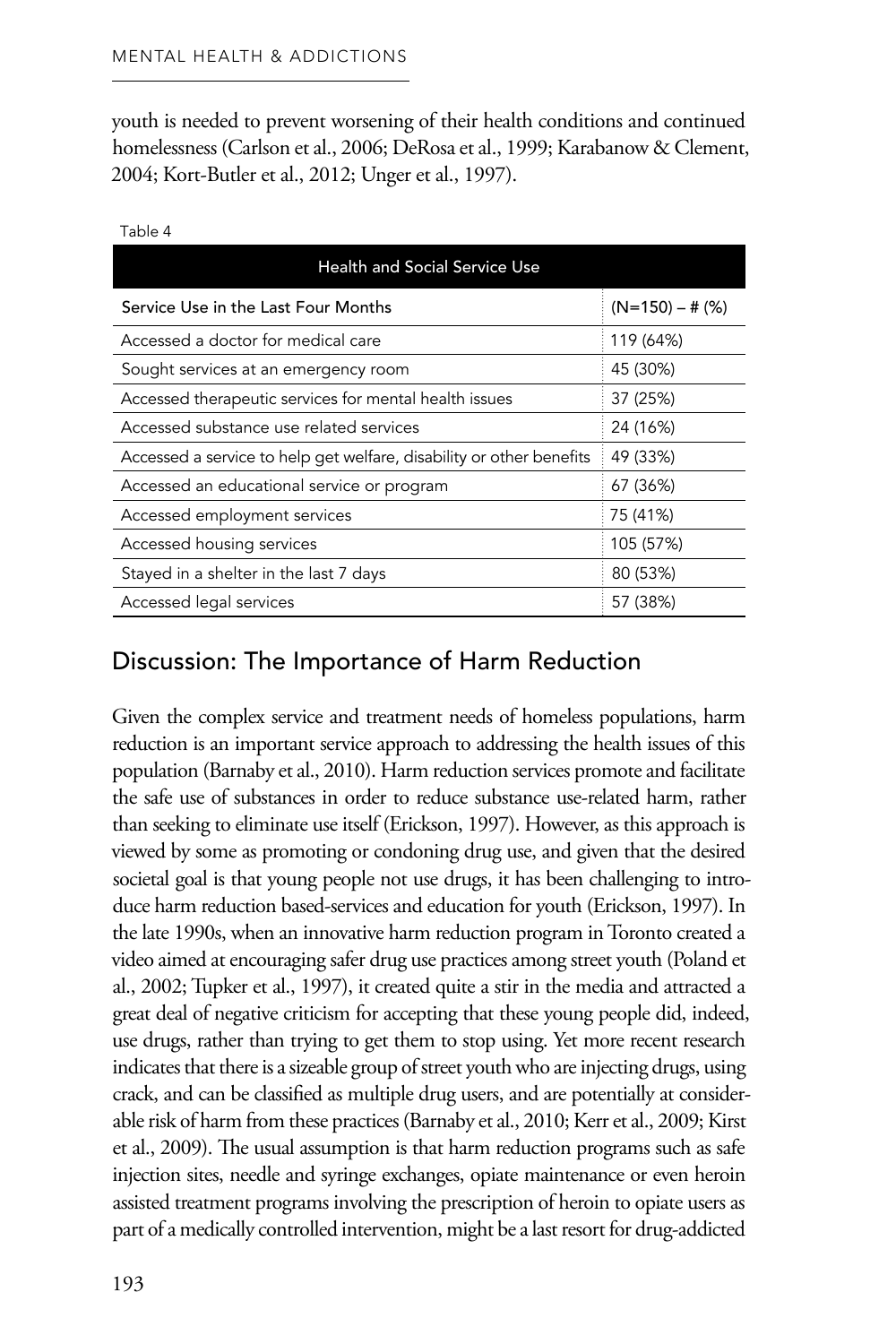adults with long histories of poor addiction treatment outcomes, and for this reason age limits often are used to exclude youth from programs. The reality that street youth use more drugs, more frequently, and with more harmful consequences than housed youth, is difficult to reconcile with the goal of abstinence. The data reported from the YPP study also indicate that given the extent of substance use and substance use problems in this group, few youth seek addiction treatment.

In addition, due to the generally compromised health, both mental and physical, of street-involved youth, it is important to consider whether health and social services not directed specifically at substance use treatment might draw in youth and refer them to effective interventions for substance use problems at a later stage. This is one of the main lessons from the experience of the supervised injection site InSite in Vancouver (McNeil, 2011). It can also be argued that compared to adults, youth are just as much, or more, at risk of overdose and infections from unsanitary or reused drug equipment, and that it is discriminatory to deny them access to needle and syringe exchange programs, opiate maintenance and even safe consumption rooms, where drug users can go to use drugs in a safe, clean environment. As a result, more research on the effectiveness of these types of services for street-involved youth is needed.

Furthermore, as our and other studies have shown, street-involved youth are using a variety of substances, commonly including alcohol, tobacco and cannabis (Adlaf et al. 2006; Johnson et al. 2005; Slesnick & Prestopnik, 2005). Services for street-involved youth that address multiple substance use from a harm reduction approach are needed. In particular, street-involved youth have high rates of tobacco use compared to housed youth (Wenzel et al., 2010) and experience complex health issues and disadvantaged social environments which may make quitting tobacco use a challenge (Greaves & Jategaokar, 2006). Thus, services focused on reducing the harms related to tobacco use should be made more available in order to help these vulnerable youth to reduce the risk of future tobacco-related illness and death.

Certainly, when drug using youth themselves are asked about their own preferences, they express a wish for access to a broad range of services that are non-judgmental, readily available and would empower them to act to protect their health (Barnaby et al., 2010). Public perceptions tend to view street youth as a visible community "problem" linked with drug use and criminal activities, leading to stigma. This stigma, in addition to the general controversy about providing harm reduction services to youth, interferes with assessment and delivery of services that can and should be delivered to all citizens according to their needs (Gaetz, 2004).

Some discussion has occurred in the harm reduction literature about the im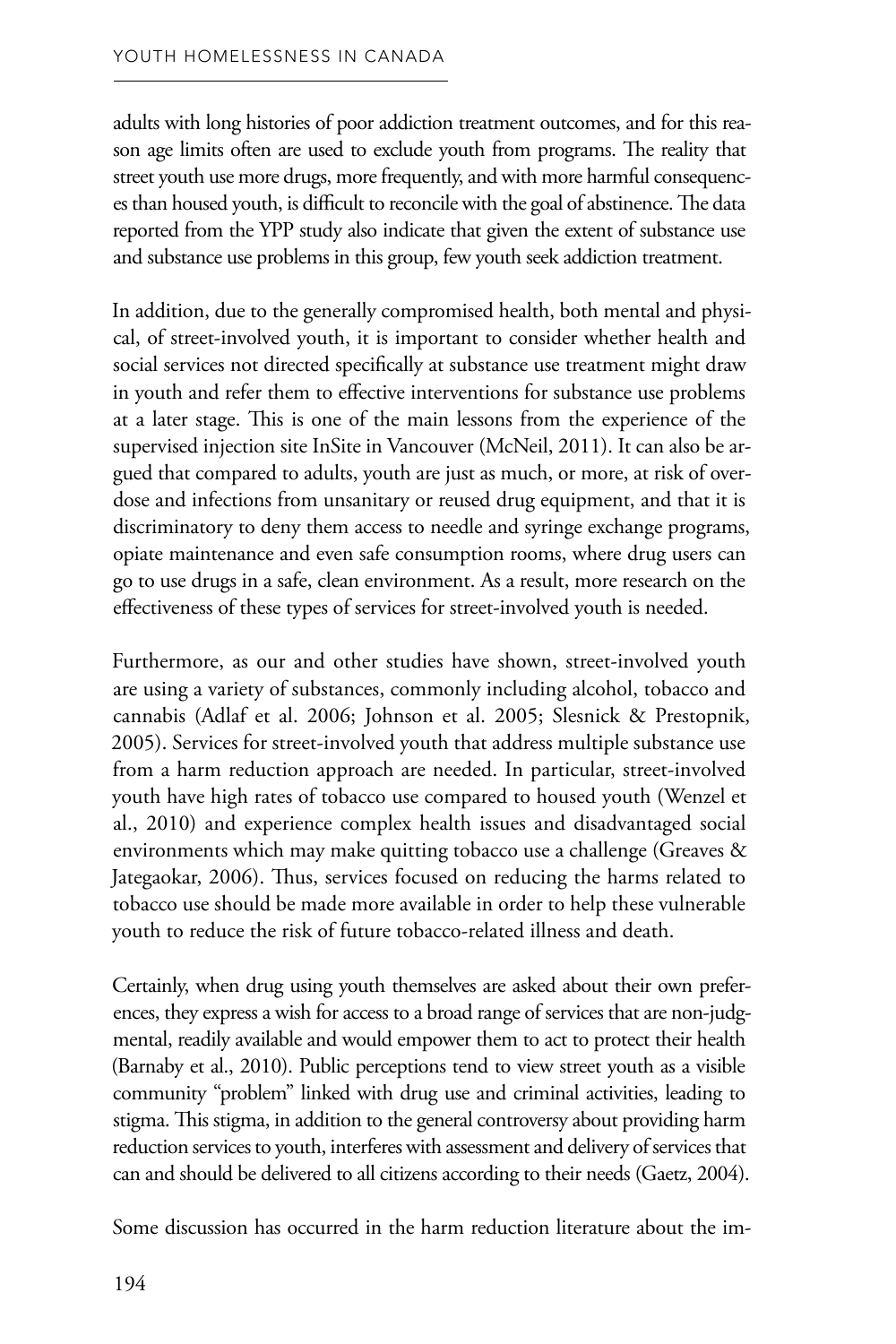portance of engaging youth fully in program design, planning and implementation, from the earliest stages, in order to maximize their empowerment and sense of responsibility (Paterson & Panessa, 2008). There is some early indication that such an approach will be more successful in attracting and keeping youth in programs, and will produce better treatment outcomes. However, it has been cautioned that more research needs to be done on the varied and unique needs of youth who arrive on the street from many different social and cultural contexts. Specific needs related to gender and its relationship with poverty, trauma, mental illness, lack of skills and early pregnancy and parenting must also be considered. Nevertheless, if street-involved youth are seen not only as 'at-risk,' but also as highly resilient (Kolar, 2011), innovative harm reduction approaches that recognize their right to choice may help reinforce these resilient qualities. Despite the lack of family and social support leading to their homelessness and early transition into adulthood, positive outcomes may be possible when appropriate alternatives are available (Benoit et al., 2008).

### Concluding Remarks: Advancing Health Services for Street-involved Youth

Findings from the YPP study have confirmed vulnerability with respect to health and social functioning among street-involved youth, with high rates of substance use, co-occurring mental health problems, histories of abuse and experiences of victimization. We have also noted gender differences in many of these experiences, with more males than females engaging in substance use behaviours, such as monthly alcohol use and marijuana use, and drug dealing. The study also showed high rates of tobacco use, with 91% of participants being current smokers. In particular, there is a need for more research on tobacco use among the street youth population. Few studies have examined the frequency of tobacco use among street involved youth, yet those that do show very high rates of tobacco use, which places youth at increased risk of becoming adult smokers and acquiring tobacco-related illness. Furthermore, a greater understanding of service needs related to tobacco use cessation (i.e. quitting) and harm reduction services for vulnerable youth is needed (Morris, et al., 2011).

In this study, alarming gender differences were also observed in mental health problems, with more females than males reporting self-harm during their lifetime and suicide attempts within the last 12 months. Youth with co-occurring substance use and mental health problems were also at increased risk for selfharm and suicide attempts compared to those without co-occurring problems.

These findings clearly underline the importance and urgency of a new wave of targeted interventions that address the complex needs of street-involved youth,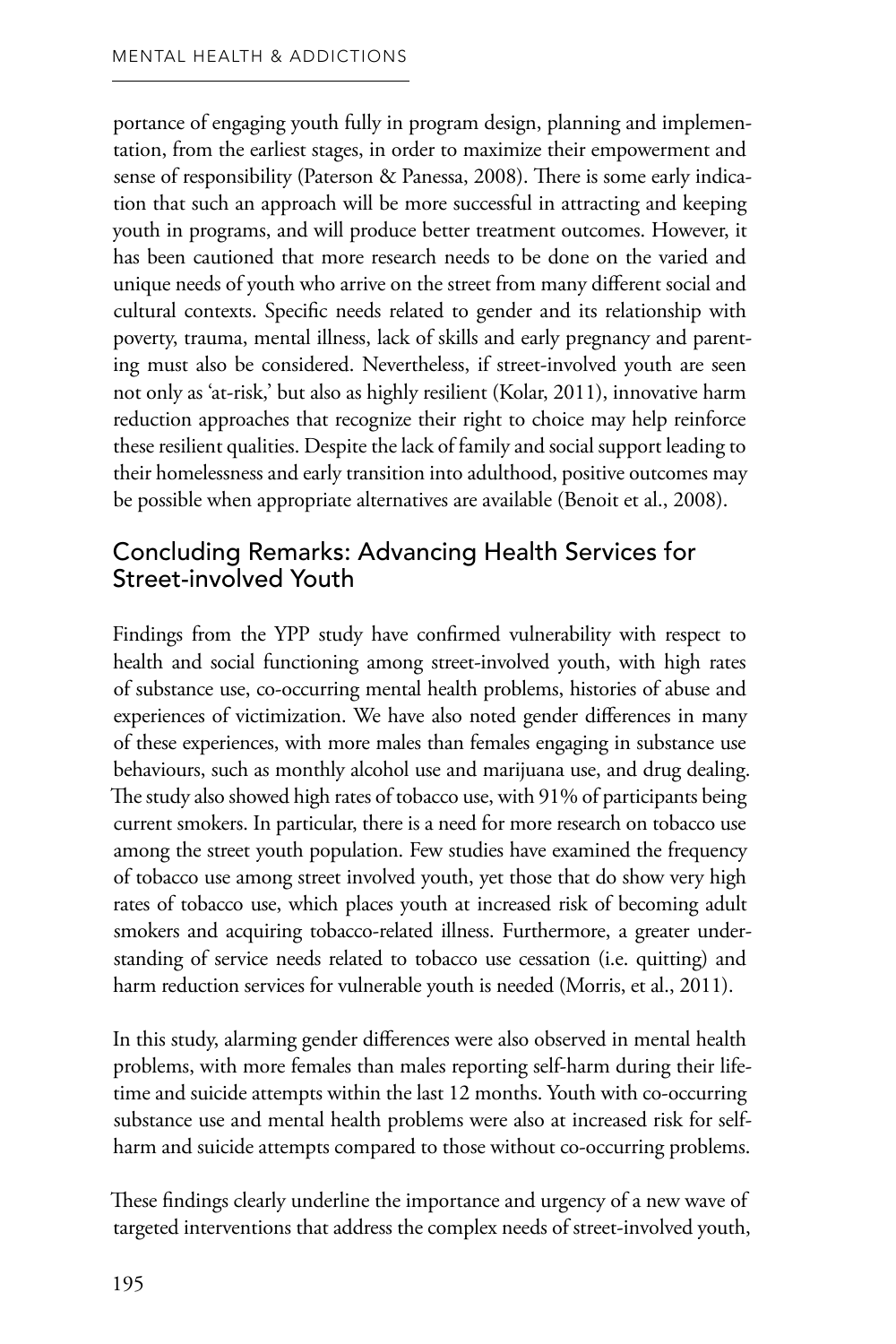such as gender-specific, integrated mental health and addiction services (for instance, combined mental health and addictions treatment which addresses young women's experiences of sexual abuse), and harm reduction programs in order to more effectively prevent the worsening of already poor health among this population (Slesnick & Prestopnik, 2005). In particular, harm reduction services that acknowledge and address substance use and co-occurring mental health issues, and do not demand abstinence from substance use or participation in mental health treatment in order to gain access, could attract these vulnerable youth, and then connect them with other health and social services.

Housing is a human right, and while there are a number of housing interventions focused on homeless adults with complex health needs, few options exist for youth. There is a fundamental need for long-term housing solutions (with a focus on preventing the worsening of health conditions associated with chronic homelessness) for street-involved youth to assist them in transitioning off the street and into stable housing (Karabanow & Clement, 2004: Wenzel et al., 2010). Innovative adult intervention models could guide the development of interventions for street-involved youth with complex service needs. Promising findings have emerged from studies on the effectiveness of the 'Housing First' approach. This approach embraces harm reduction principles as adults experiencing homelessness and severe mental health issues are provided with housing without requirements for substance use abstinence or participation in mental health treatment, and are given flexible access to supportive health and social services (Stefancic & Tsemberis, 2007; Tsemberis et al., 2004). These studies have shown that participants in 'Housing First' interventions have remained stably housed, and have better mental health outcomes compared to groups not receiving such interventions (Tsemberis et al. 2011; Tsemberis,et al., 2003). In fact, the effectiveness of the Housing First approach is being examined in Canada through the Mental Health Commission of Canada At Home/Chez Soi study, in which homeless adults (aged 18 and older) with severe mental health issues are being provided housing and support services in five cities – Vancouver, Winnipeg, Toronto, Montreal and Moncton (Goering et al., 2012). Given the distinct, age-related needs of youth, more research is required to examine the possibility of 'Housing First' models and other housing interventions for street-involved youth (Mental Health Commission of Canada, 2012). Research is also needed in the context of these interventions to explore the types of support services youth need to transition off the street and remain stably housed (e.g., greater life skills services and supports for living independently) (Kolar et al., 2012).

Overall, we are seeing increasingly poor health among street-involved youth in Canada, yet there are considerable service and policy gaps in addressing this problem. Due to conflicting social views of youth as innocent beings who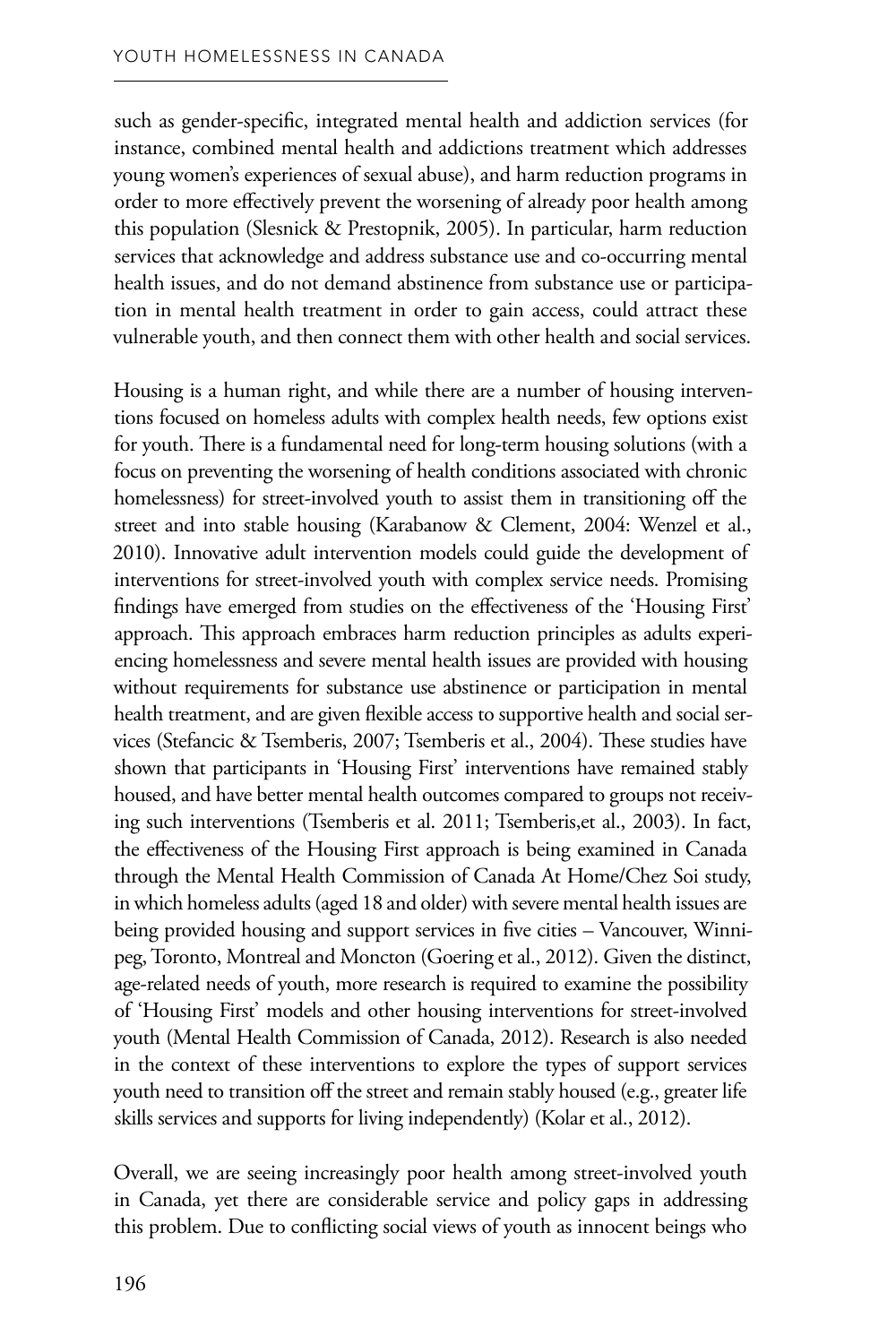should not be engaging in risk behaviours such as drug use, and the stigmatization of those youth who are, there is a great deal of controversy associated with the provision of harm reduction services to youth. Canada needs to resolve this controversy and invest in a public health approach that will improve the wellbeing of street-involved youth and prevent worsening health and social outcomes. Public health researchers, service providers and policy makers need to coordinate and work together to address this growing disadvantage and develop innovative solutions to address the complex needs of street-involved youth.

#### References

- Adlaf, E. M., & Zdanowicz, Y. M. (2004). A cluster-analytic study of substance problems and mental health among street youths. *American Journal of Drug and Alcohol Abuse,* 25(4), 639-660.
- Adlaf, E. M., Zdanowicz, Y. M., & Smart, R. G. (1996). Alcohol and other drug use among streetinvolved youth. *Addiction Research & Theory,* 4(1), 11-24.
- Barnaby, L., Penn, R., & Erickson, P. G. (2010). *Drugs, homelessness and health: Homeless youth*  speak out about harm reduction. The Shout Clinic Harm Reduction Report: 2010. Retrieved from Wellesley Institute website: http://www.wellesleyinstitute.com/publication/drugs-homelessness-health-homeless-youth-speak-out-about-harm-reduction/
- Baron, S. W. (1999). Street youths and substance use: The role of background, street lifestyle and economic factors. *Youth & Society,* 31(1), 3-16.
- Benoit, C., Janssen, M., Hallgrimsdotter, H., & Roth, E. (2008). Street youth's life-course transitions. *Comparative Social Research,* 25, 325-353.
- Boivin, J. F., Roy, E., Haley, N., & Galbaud du Fort, G. (2005). The health of street youth: a Canadian Perspective. *Canadian Journal of Public Health,* 96(6), 432-437.
- Carlson, J. L., Sugano, E., Millstein, S. G., & Auerswald, C. L. (2006). Service utilization and the life cycle of youth homelessness. *Journal of Adolescent Health,* 38(5).
- De Rosa, C. J., Montgomery, S. B., Kipke, M. D., Iverson, E., Ma, J. L., & Unger, J. B. (1999). Service utilization among homeless and runaway youth in Los Angeles, California: Rates and reasons. *Journal of Adolescent Health,* 24(3).
- Erickson, P. G. (1997). Reducing the harm of adolescent substance use. *Canadian Medical Association Journal,* 156(10), 1397-1399.
- Ferguson, K. M., Bender, K., Thompson, S., Xie, B., & Pollio, D. (2011). Correlates of street-survival behaviors in homeless young adults in four U.S. cities. *American Journal of Orthopsychiatry,* 81(3), 401-409.
- Frederick, T. J., Kirst, M., Erickson, P. G. (2012). Suicide attempts and suicidal ideation among street-involved youth in Toronto. *Advances in Mental Health,* 11(1), 3-12.
- Frederick, T. J., Ross, L. E., Bruno, T., & Erickson, P. G. (2011). Exploring gender and sexual minority status among street involved youth. *Vulnerable Children & Youth Studies,* 6(2), 166-183.
- Gaetz, S. (2004). Safe streets for whom? Homeless youth, social exclusion, and criminal victimization. *Canadian Journal of Criminology and Criminal Justice,* 46(4), 423-455.
- Go, F. J. (2007). Examining suicidal ideation among street involved youth: A resilience perspective (Master's thesis). Available from ProQuest Dissertations and Theses database. (UMI No. EC53649)
- Goering, P. N., Streiner, D. L., Adair, C., Aubry, T., Barker, J., Distasio, J., . . . Zabkiewicz, D. M. (2011). The At Home/Chez Soi trial protocol: A pragmatic, multi-site, randomized controlled trial of a Housing First intervention for homeless individuals with mental illness in five Canadian cities. *BMJ Open,* 1(2). doi:10.1136/bmjopen-2011-000323
- Greaves, L., & Jategaonkar, N. (2006). Tobacco policies and vulnerable girls and women: Toward a framework for gender sensitive policy development. *Journal of Epidemiology and Community Health,* 60(Suppl II), ii57-ii65.
- Haley, N., & Roy, E. (1999). Canadian street youth: Who are they? What are their needs? *Pediatric Child Health,* 4(6), 381-383.
- Johnson, K. D., Whitbeck, L. B., & Hoyt, D. R. (2005). Substance abuse disorders among homeless and runaway adolescents. *Journal of Drug Issues,* 35(4), 799-816.
- Karabanow, J. & Clement, P. (2004). Interventions with street youth: A commentary on the practice-based research literature. Brief Treatment and Crisis Intervention, 4(1), 93-108.
- Kerr, T., Marshall, B. D., Miller, C., Shannon, K., Zhang, R., Montaner, J. S., & Wood, E. (2009). Injection drug use among street-involved youth in a Canadian setting. *BMC Public Health,* 3(9), 171.